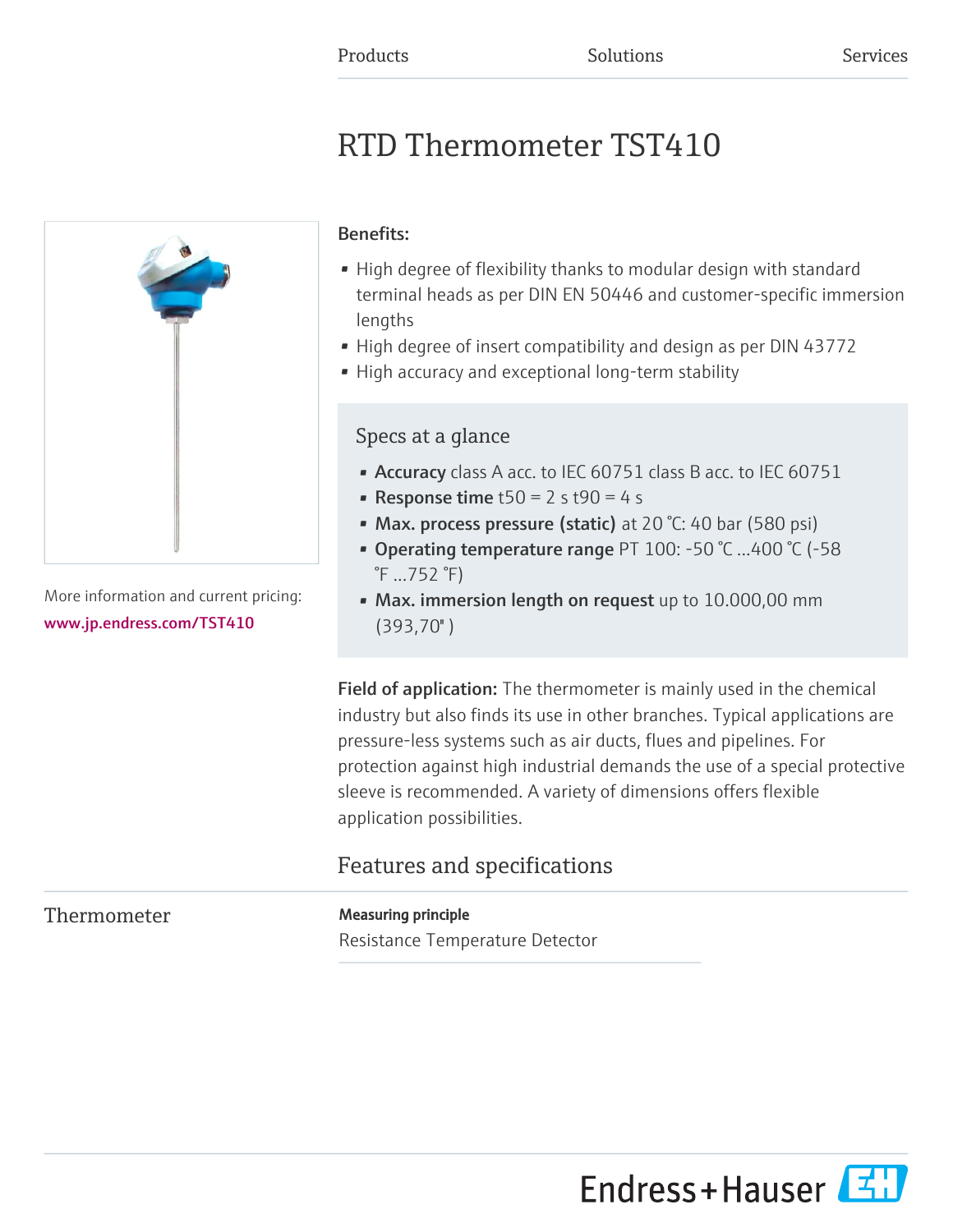#### Thermometer Characteristic / Application

metric style modular temperature assembly process connection as compression fitting without neck mini-head

Thermowell / protection tube without (not intended to use with thermowell)

Insert / probe mineral insulated (MI), flexible

Outer diameter protection tube / Insert 3,0 mm (0,12'')

Max. immersion length on request up to 10.000,00 mm (393,70'' )

Material protection tube/ thermowell 1.4401 (316)

#### Process connection

compression fitting: G1/4"

#### Tip shape

straight

Operating temperature range PT 100: -50 °C ...400 °C (-58 °F ...752 °F)

#### Max. process pressure (static)

at 20 °C: 40 bar (580 psi)